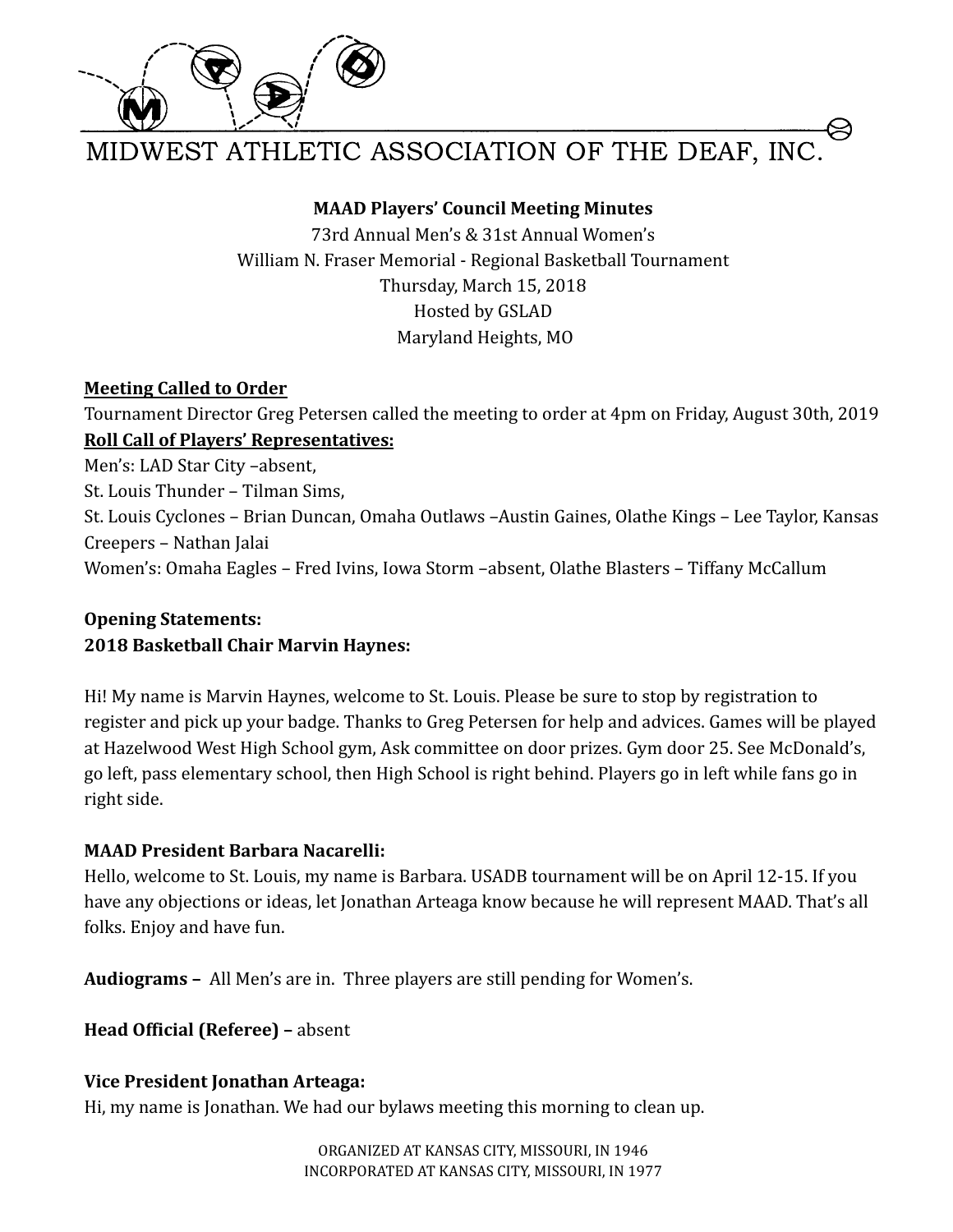- 1) Audiograms there will be a new clause for players with Cochlear Implants.
- 2) Forms increase to 10 minimum number of players from 8 minimum number of players on team rosters.

Delegates will vote on these two new motions tomorrow.

### **Tournament Director's report:**

- St Louis Thunder, St Louis Cyclones, Olathe Kings, Omaha Eagles and Olathe Blasters are going to USADB.
- USADB asked me to be on their Task Force team. We discussed team registration fees for men and women. Currently, it's \$400 per team. Task Force felt team fee for women should be reduced to attract more women teams to USADB. Discussions were \$450 for men's and \$300 for women's. Greg opened the floor for team reps to discussed the team fees. Majority of team reps disagreed with that idea and felt it should be the same for men and women. Jonathan will share MAAD's opinion at USADB.
- Free Agent if first time touch MAAD, he/she is required to submit an audiogram or Deaf high school diploma. If played in World Games for the Deaf, he/she shall be accepted automatically.

### **Roster review:**

- All rosters were filled out correctly.
- There is a total of 8 free agents playing at MAAD.
- St. Louis Cyclones were fined \$100 for change of jersey number.

# **Open Forum:**

- Due to more teams sending in their team rosters with a minimum of 8 players, it becomes riskier because some may not be able to go to MAAD due to various reasons. This means team comes to MAAD with 7 players or less.
- Greg showed his proposal with MAAD Board's support
	- o After a team submits their team roster to MAAD, that team can add more player(s) at Players Council to make it a total of 12 players if the conditions are met:
		- Players already on roster cannot be replaced.
		- Additional player(s) (including Free Agent (s) must be prepared to show proof of audiogram/diploma (if new to MAAD).
		- Additional player(s) must check in with Tournament Director and Hall of Fame Director prior to start of Players Council and register with host with \$30 fee.

# **CARRIED**. \*Effective NOW\*

● Master Game Schedule was revealed.

# **Unfinished Business:** none